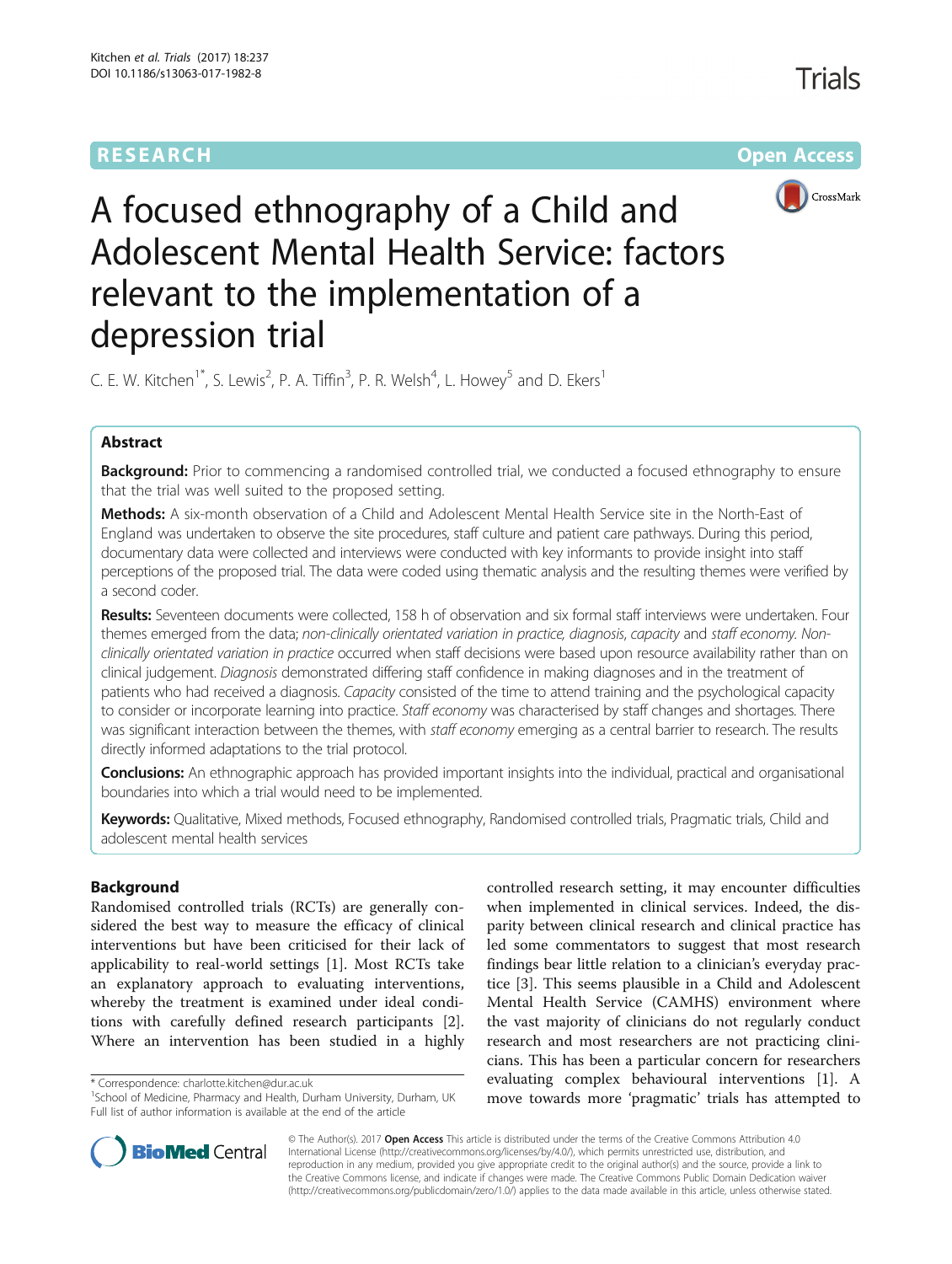counter these limitations by specifically designing RCTs to mimic the context of the intended setting [[1](#page-11-0)]. A vital step in ensuring that trials are pragmatic is to seek an in-depth understanding of the proposed site and the views of the clinicians who will be involved in the research. In fact, a rigorous approach to trial design that has been informed by the clinical setting, can improve quality and clinical relevance and facilitate strategies that improve the efficacy of the trial itself, as well as limiting the waste of resources within the trial [[4, 5\]](#page-11-0).

Despite the identified need for more pragmatic trial designs, there has been a lack of focus on methodologies to guide researchers in this endeavour. The merits of using a qualitative approach alongside a RCT have been well documented and include the ability to question process, understandings and beliefs, not just those relating to outcomes [\[5](#page-11-0)–[8](#page-11-0)]. In this paper, we intend to examine the potential afforded by sequencing mixed methods to inform the design of a trial from conception. The approach used in this study was to conduct an ethnography *prior* to, rather than during or after, the RCT to inform the trial design. Surprisingly few mixed-methods studies employ a pre-design component; instead, they tend to focus on using qualitative methods in parallel to the trial or to inform an intervention. A pre-design element enables identification of potential pitfalls in a first draft of a trial protocol, affording the chance to compromise between what is methodologically ideal and what is practically achievable in the clinical setting. This approach may potentially address the recognised mismatch between evidence-based practice (mainly derived from RCTs) and clinical practice [\[9](#page-11-0)]. A well-designed trial can ultimately reduce staff burden and ensure a seamless approach to patient care.

# Methods

# Aims

The principle aim of this study was to identify the methodological and organisational factors relevant to the design of a RCT for youth depression in a CAMHS setting. A secondary aim was to describe and document the culture and patient care pathways surrounding depression in this service.

# Setting and participants

Child and Adolescent Mental Health Services in the UK are structured using a four-tier system (see Table 1).

A case study approach was used and a typical community CAMHS team selected (the proposed study site for the trial). Staff from this service are aligned to one of three providers, all centrally commissioned and based within the same site, consisting of: Tier 2 (targeted services), Tier 3 (specialist services) and Learning Disability (LD) services. The LD team were not included in the

| <b>Table 1</b> Description of the Child and Adolescent Mental Health |  |
|----------------------------------------------------------------------|--|
| Service (CAMHS) four-tier system of organisation                     |  |

| Tier   | Description                                                                                                                                                                                                                                                                                                           |
|--------|-----------------------------------------------------------------------------------------------------------------------------------------------------------------------------------------------------------------------------------------------------------------------------------------------------------------------|
| Tier 1 | Staff in Tier 1 are not mental health specialists (they are GPs,<br>school nurses, etc.). They offer general advice and treatment<br>for less severe mental health problems, mental health promotion<br>and identification of problems early in their development that<br>require more specialist services            |
|        | Tier 2 Tier 2 are CAMHS specialists working in community and primary<br>care settings who provide assessment and treatment to patients<br>experiencing mental health difficulties, training to practitioners<br>in Tier 1 and outreach to identify severe or complex needs<br>requiring more specialist interventions |
|        | Tier 3 Tier 3 are multidisciplinary teams working in the community,<br>providing a specialised service for patients with more severe,<br>complex and/or persistent disorders                                                                                                                                          |
|        | Tier 4 Tier 4 provides services for patients with the most serious<br>alifficulties and includes bighly coociolised outpotiont topms                                                                                                                                                                                  |

difficulties and includes highly specialised outpatient teams, day or inpatient units

ethnography due to the intervention in the subsequent depression trial being unsuitable for LD patients. The team, based in the North-East of England, included a research assistant  $(n = 1)$ , clinical nurse specialists  $(n = 3)$ , a child psychotherapist  $(n = 1)$ , CAMHS clinicians  $(n = 1)$ 4), an assistant psychologist  $(n = 1)$ , consultant psychiatrists  $(n = 3)$ , an associate specialist  $(n = 1)$ , consultant clinical psychologists ( $n = 3$ ), an associate practitioner ( $n$  $= 1$ ), a community clinician (*n* = 1), clinical psychologists  $(n = 3)$ , an administrator  $(n = 1)$ , team managers  $(n = 2)$ and a specialist advisory teacher  $(n = 1)$ .

# Study design and data collection methods

An ethnographic approach was used over a six-month period to collect detailed observations, relevant documents and formal interviews. An observational element was selected to closely reflect real-life staff decisionmaking and compromises. In contrast, document collection and formal interviews were expected to reveal staff knowledge of the official guidance and provide an appreciation of the information available to the team.

This ethnography was 'focused' due to entering the field with established research questions, which serves to shorten the length of fieldwork required [[9\]](#page-11-0). The intervention arm of the proposed future RCT had already been identified as Behavioural Activation (BA); a treatment for depression that is designed to encourage patients to spend more time engaged in rewarding activities. This treatment has an established evidence base in adults [\[10\]](#page-11-0) and recent research has shown promising results in young people with depression [\[11](#page-11-0)]. The predefined research questions were 'Is there a need for BA therapy in this service?, 'What would be the barriers to implementation of a RCT of this intervention?', 'What are the normal care pathways for patients with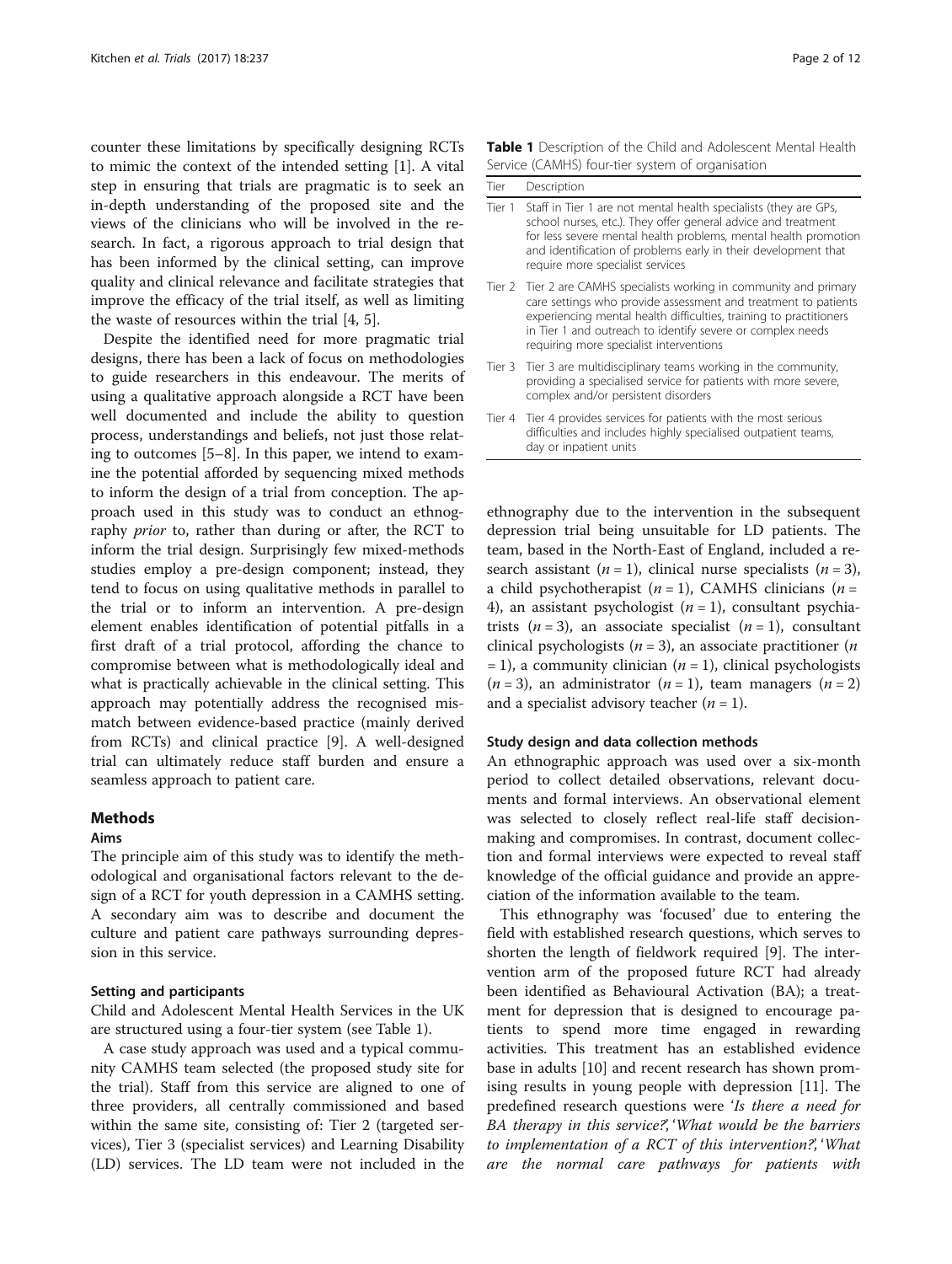# depression?' 'How might a BA RCT fit into these existing pathways?'

A total of 158 h (selected on a purposive basis) of observation was conducted whilst the first named author worked as an assistant psychologist in the CAMHS team (on an unpaid basis). Six formal, semistructured, one-toone interviews with key stakeholders (see Table 2), each lasting between 16 and 25 min, were also completed. The interview schedules were adapted throughout the duration of the observation and subsequent to each interview to explore emerging concepts. The interviews were audio-taped and transcribed verbatim. Documentary data ( $n = 17$ ) consisted of paper and electronic documents collected whilst onsite; including meeting minutes, emails and a PowerPoint presentation. Methodological triangulation was used to provide more comprehensive insights into each emergent theme [\[3\]](#page-11-0).

# Researcher dispositions

As a white female, the ethnographer shared these attributes with the vast majority of staff from the CAMHS team; it has been proposed that shared gender can assist in reducing disparities [[12](#page-11-0)]. The researcher also shared 'insider status' as an able-bodied person, with English as a first language and a background in psychology/health. The researcher was an 'outsider' due to living outside the immediate area, being younger than most staff and having no employment contract with the NHS trust.

# Analysis

Despite the aforementioned adaptations to the interview schedule, data analysis occurred at the end of the data collection period drawing on experiential knowledge from the field. An inductive approach was taken to analysis to enable meanings to emerge from the data through in-depth examination of all data sets. The ethnographer read the interview transcripts, collated documents and the field diary several times before applying thematic coding to the data, according to the principles of Braun and Clarke [\[13](#page-11-0)]. The second researcher

Table 2 Pseudonyms and characteristics of the formal interview participants

| Pseudonym | Tier          | Affiliation           |
|-----------|---------------|-----------------------|
| Joan      | $\mathcal{L}$ | Specialised           |
| Claire    | $\mathcal{L}$ | Managerial            |
| Leanne    | 3             | Junior                |
| Jackie    | 3             | Psychology/managerial |
| Judy      | 3             | Managerial            |
| Sarah     | 3             | Psychology            |

'junior' refers to unqualified staff; 'specialised' refers to nurses or Primary Mental Health Workers (PMHWs); 'psychology' to any qualified professionals aligned to psychology and 'managerial' any staff members with significant managerial responsibilities

independently read through the data sources and a meeting was held between the two researchers. The themes identified by the ethnographer were discussed in detail and verified by the second coder. Conventionally, in most qualitative methodologies, two or more coders would analyse the data. In ethnography, however, the analysis is typically undertaken by a sole researcher because they themselves have become the instrument of interpretation through their in-depth acquired knowledge from the field. In this study, we took a pragmatic stance, blending the two approaches; with the ethnographer leading on the analysis and providing contextualisation acquired from the field to assist the second researcher's interpretations.

# Results

This study sought to both gain an understanding of the existing CAMHS environment as well as to seek staff views about the possible challenges that a prospective trial would encounter in this context. The enduring impression of the setting was one of a demanding, hectic, service going through a period of intense change. The results are presented under subheadings of the four interlinked themes that emerged from the data; non-clinically orientated variance in practice, diagnosis, capacity and staff economy (see Table 3). Then the implications for the trial design will be highlighted.

# Non-clinically orientated variance in practice

We were interested in exploring how staff responded to the current guidance surrounding the treatment of young people with depression. Staff demonstrated a good working knowledge of the National Institute for Health and Clinical Excellence (NICE) guidance for treating children and young people with depression [[14](#page-11-0)]. Despite staff awareness of these recommendations, barriers to implementation of this

|  |  | Table 3 Four emerging themes |  |
|--|--|------------------------------|--|
|--|--|------------------------------|--|

| Theme                                             | Description                                                                                                                                                                                    |
|---------------------------------------------------|------------------------------------------------------------------------------------------------------------------------------------------------------------------------------------------------|
| Non-clinically orientated<br>variance in practice | This theme involves changes to practice<br>described by staff, including the rationale for<br>treatment decisions that are often based upon<br>resource availability rather than clinical need |
| Diagnosis                                         | This theme consists of staff beliefs and<br>behaviours relating to the treatment and<br>diagnosis of depression                                                                                |
| Capacity                                          | This theme consists of the time to engage with<br>research or to attend training and space to<br>psychologically consider or incorporate learning<br>into practice                             |
| Staff economy                                     | This theme was characterised by staff changes<br>and shortages                                                                                                                                 |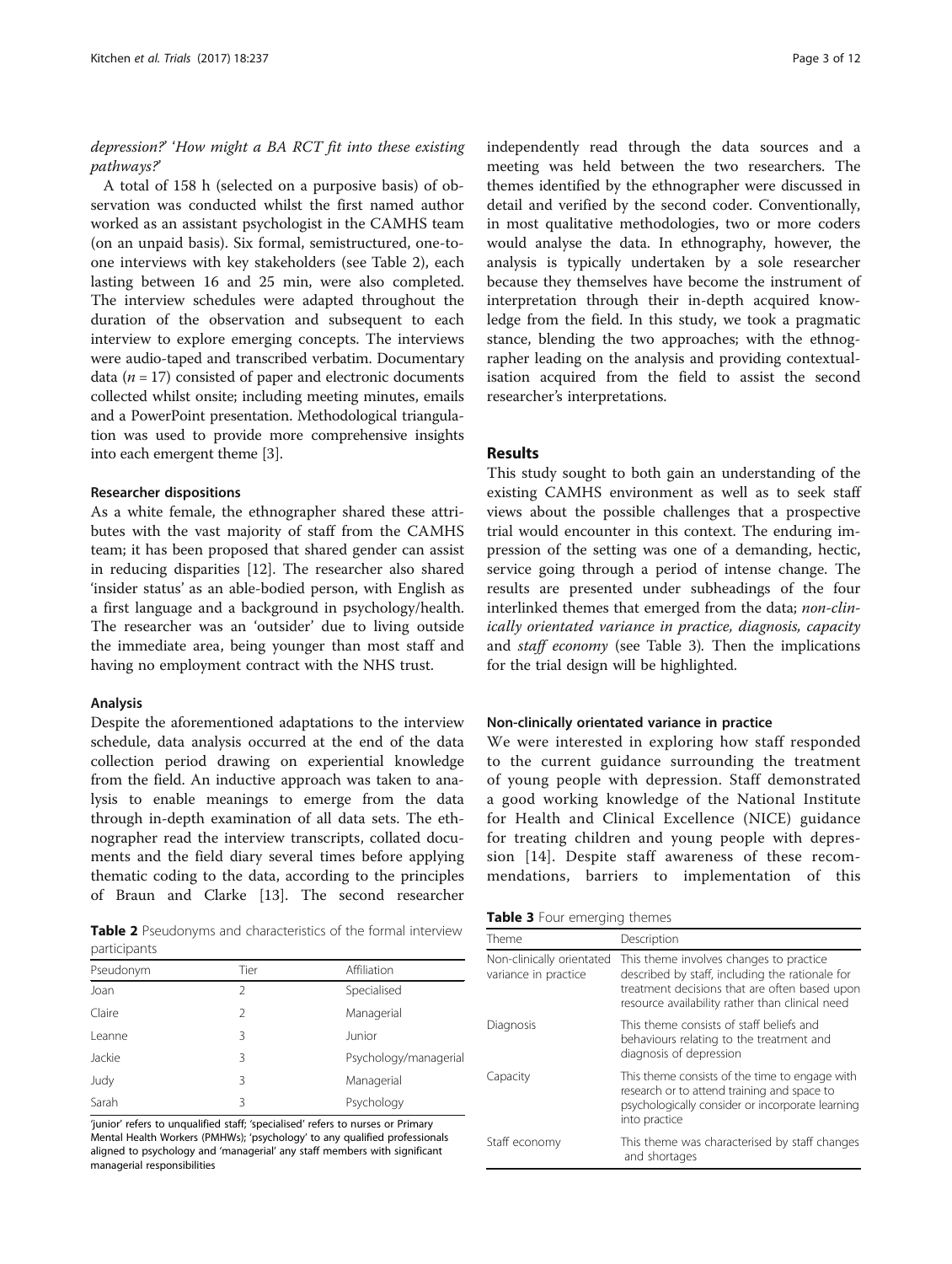guidance were identified, leading to disparities in patient management.

# Impact of staff backgrounds

In relation to how staff would currently treat low mood or depression in Tier 2 of the service, Claire explained that due to the diversity of staff within the team, 'at the moment, it's a bit of a hit-and-miss scenario'. This variability between different staff members could be explained by the different roles that staff had undertaken prior to joining the CAMHS team and the impact their differing backgrounds had on their approach to treating patients. Joan summarised this view:

'I think 'cos we do tend to go and do different things. We're all different backgrounds, PMHWs and we all have different ways of treating people'.

Linked to this, were suggestions that some members of staff struggled to adapt to ever-changing job roles that were a common occurrence in the service.

Staff had assorted training backgrounds and a variety of training opportunities were available to them during the period of the observation. The desire to implement evidence-based practice was highlighted by the team several times; some staff were able to achieve this by attending accredited training programmes through the Children and Young People's Improving Access to Psychological Therapies (IAPT) Service Transformation Programme, whereas others learnt the required clinical skills secondhand from colleagues. Staff expressed a preference for members of the team to have received formal training and highlighted this as a way to improve current practice in terms of treating young people with depression. Staff described these two differing approaches to learning psychotherapy skills, using the Cognitive Behavioural Therapy (CBT) model as an example:

'We've had some CAMHS staff that has been off to do IAPT so they have been trained in CBT… there's a lot of the staff that's got that awareness level of CBT so although they can't use CBT in, in such form they can use approaches of CBT' [Claire]

'[To improve current practice: young people need] access across the board to someone who's CBT-trained and if they're not getting that then I would kind of be asking what are they getting from a clinician who isn't CBT-trained? But whether they've kind of obviously picked up the principles and haven't had formal training but they've of done kind of workshops and that kind of thing and just from experience because they've been in CAMHS for 20/30 years kind of thing. That they're able to kind of, I suppose they know what they are doing

and what's worked in the past for their clients with depression' [Leanne]

Staff noted incongruities between the treatments being offered to patients due to the different training that staff may have undertaken. Some staff were concerned about the implications of learning therapeutic skills informally. There were concerns that young people were being treated for depression in Tier 2 but were not receiving evidence-based practice:

'Depression is, if you don't deal with it early on, it can reoccur and it, it can be really debilitating for people so we need to tackle it and treat it at this early stage. I don't have a concern with it being treated in Tier 2, I do have a concern with it being dealt with in Tier 2 by staff who aren't trained in the treatments for it' [Jackie]

An informal approach to staff supervision was also observed, during staff discussions informal support and advice was offered about how to best treat patients.

# Impact of a stretched service

Compounding the variances in training across the CAMHS team, there are a number of tensions within the service that made it difficult to deliver treatment according to recommended NICE guidance. One member of staff [Sarah] reported that young people within Tier 3 had to be assigned to a clinician for treatment 'based on space rather than need'. Several quotes related to this patient management approach and detailed how young people in the service were assigned to care:

'[I]t depends on what information we get and it depends on what staff we've got. If it's a young person that they, you know that's presenting with some depression and we haven't got a CBT appointment then we'll put them into another appointment' [Judy]

'[Well I suppose it would depend on the clinician individual approach…] adhering to the guidelines really and I suppose young people being assigned to the most appropriate people for their difficulties. I know that doesn't always happen because of the sheer volume of referrals and lack of capacity with staff that we've got' [Leanne]

'[T]he really bad point is really that if we need specific CBT … we then have to put it into ier 3 for them to have that because actually we haven't got enough CBT practitioners in tier 2 but that doesn't, that doesn't mean that the young person should be in tier 3. It's just, that's the only way they access CBT' [Claire]

Staff explained that these treatment decisions were based upon the availability of resources rather than the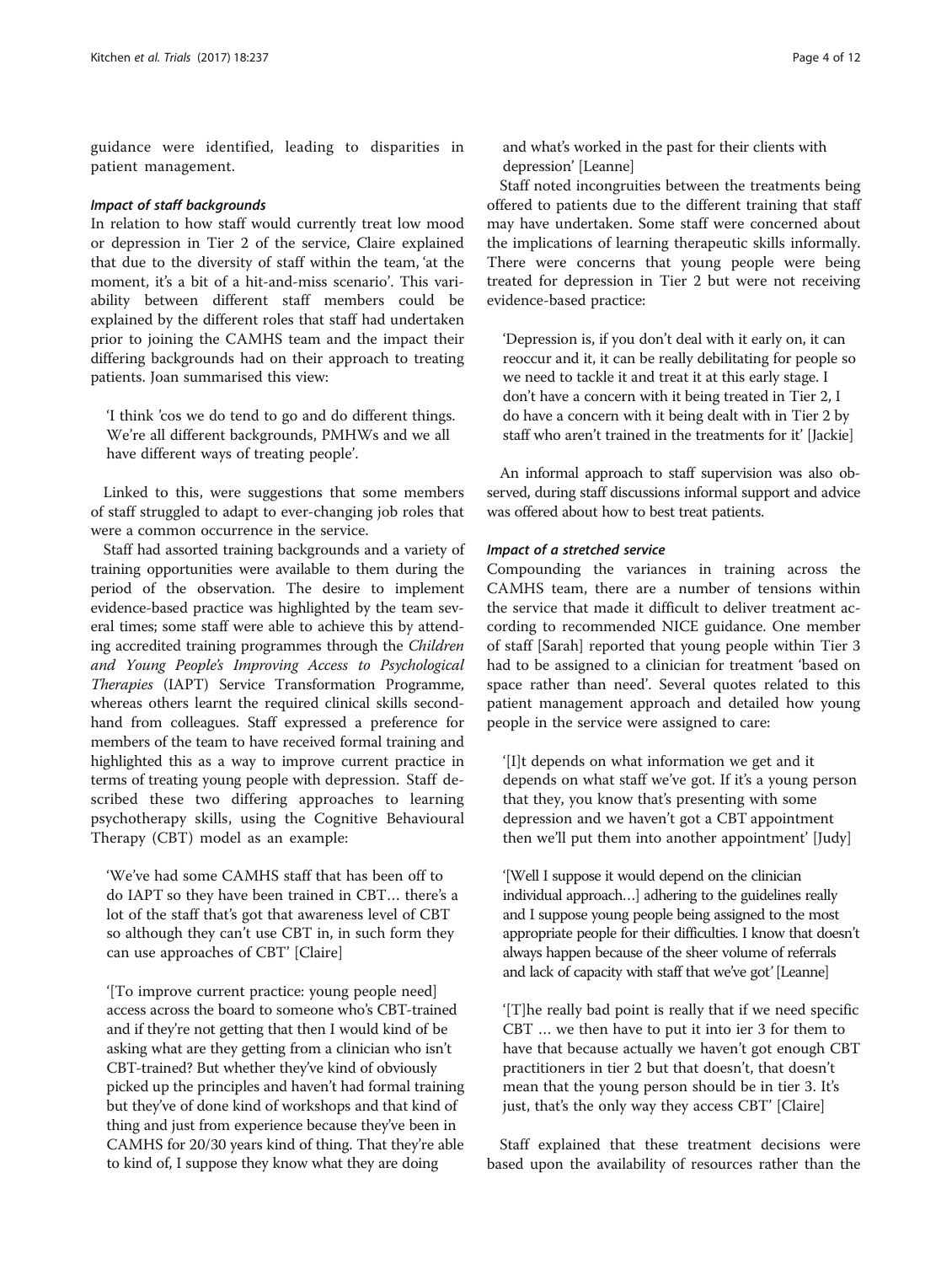patient's clinical need. This can be linked to another identified theme from the data which will be explored further below, which is that of *staff economy*; highlighting staff shortages as one reason why staff are often not able to allocate patients in line with guidance. These difficulties were observed in situ as illustrated in a field note entry: 'recently the team have been allocating referrals to any clinician (unless a specific treatment such as CBT has been suggested). This means that they are not based on their severity (i.e. more severe cases are not seen by more experienced clinicians currently)'. Management noted 'it's better that [patients are] seen than wait…' highlighting the difficult decisions and compromises that need to be made within a stretched service. Furthermore, staff and patient preferences were often unable to be effected due to the burden of large caseloads, with staff reporting an inability to see patients in a weekly or bi-weekly format which they felt was required for successful treatment, complaining: 'it's too long between sessions, need to keep the momentum going and the progress'.

# **Diagnosis**

Beliefs surrounding diagnoses were divergent and rooted in staff's professional training backgrounds; paralleling the findings in the non-clinically orientated variance in practice theme. The diagnosis theme can be illustrated in a vignette involving Jackie, who has a background in psychology, who recounted an interaction with a nurse who had completed an IAPT training course in CBT. The nurse explained that it was one of their core beliefs as a nurse that you do not diagnose and despite moving from an assessment to a treatment-based role, they were reluctant to treat young people who had received a diagnosis. Jackie questioned whether it was possible to treat any patient without identifying the condition being treated. Jackie had advised the nurse to re-evaluate their standpoint in light of their recent psychotherapy training. This vignette demonstrates some of the professional divisions within the service.

Despite these often disparate views that are grounded in staff's professional affiliations, staff agreed on whose role it was to diagnose depression. Staff in Tier 2 clearly articulated that diagnosis did not fall under their remit:

'No in Tier 2 we wouldn't diagnose depression. We would obviously pick up the signs and symptoms from the young person's presentation and the ROMs [Routine Outcome Measures]. Using tools, but if they wanted a clinical diagnosis of depression then it would have to go to a consultant in specialist CAMHS' [Claire]

Staff noted that 'psychology or psychiatry' were responsible for making diagnoses but also discussed how it was rare to receive a diagnosis in the service. Staff described how a lack of diagnoses had previously caused difficulties implementing a depression pathway within the service. Staff were reluctant to diagnose depression and lacked confidence in decision-making surrounding depression, often relying upon the expertise of specific professionals within the multidisciplinary team:

'Often people send [patients] to a medic [psychiatrist] because they want the medic to make the decision because they don't feel confident doing it themselves' [Sarah]

Lower-grade staff in particular, described a lack of confidence in dealing with young people with a diagnosis of depression. In this context, the finding that some staff tended to separate the symptoms of depression from a clinical diagnosis of depression itself, indicates that whether or not the patient had received what they termed a 'clinical' diagnosis had an impact upon staff's confidence to deal with that patient:

'When you talk about depression though, do you mean clinical depression, that's got a diagnosis?' [Joan]

'Not if it's clinical depression, no we wouldn't, no we would treat low mood but young people will often tell you that they're depressed without having the diagnosis criteria for depression …' [Joan]

There was a general consensus from staff about where depression should be treated in the service; low mood or depression without significant self-harm in Tier 2 and depression with self-harm or severe depression in Tier 3. Staff identified 'early onset', 'early stage' or 'vague' depression would sit within Tier 2. Although, some staff felt depression should not be treated within Tier 2 at all:

'I think the risky ones regarding the depression are the ones that have carried out an act of suicide or significant serious self-harm. We do have a lot that remains in Tier 2 that is low-level self-harm linked to the low mood and depression but we tend to keep them in Tier 2' [Claire]

'We wouldn't normally treat people in Tier 2 who've got a diagnosis of clinical depression' [Joan] 'I think if we could, I think depression probably shouldn't sit in Tier 2. I think it should sit in Tier 3. But I think we should have more people in Tier 3 so that if Tier 2 gets a whiff of depression they're not keeping it, they can pass it straight in' [Sarah]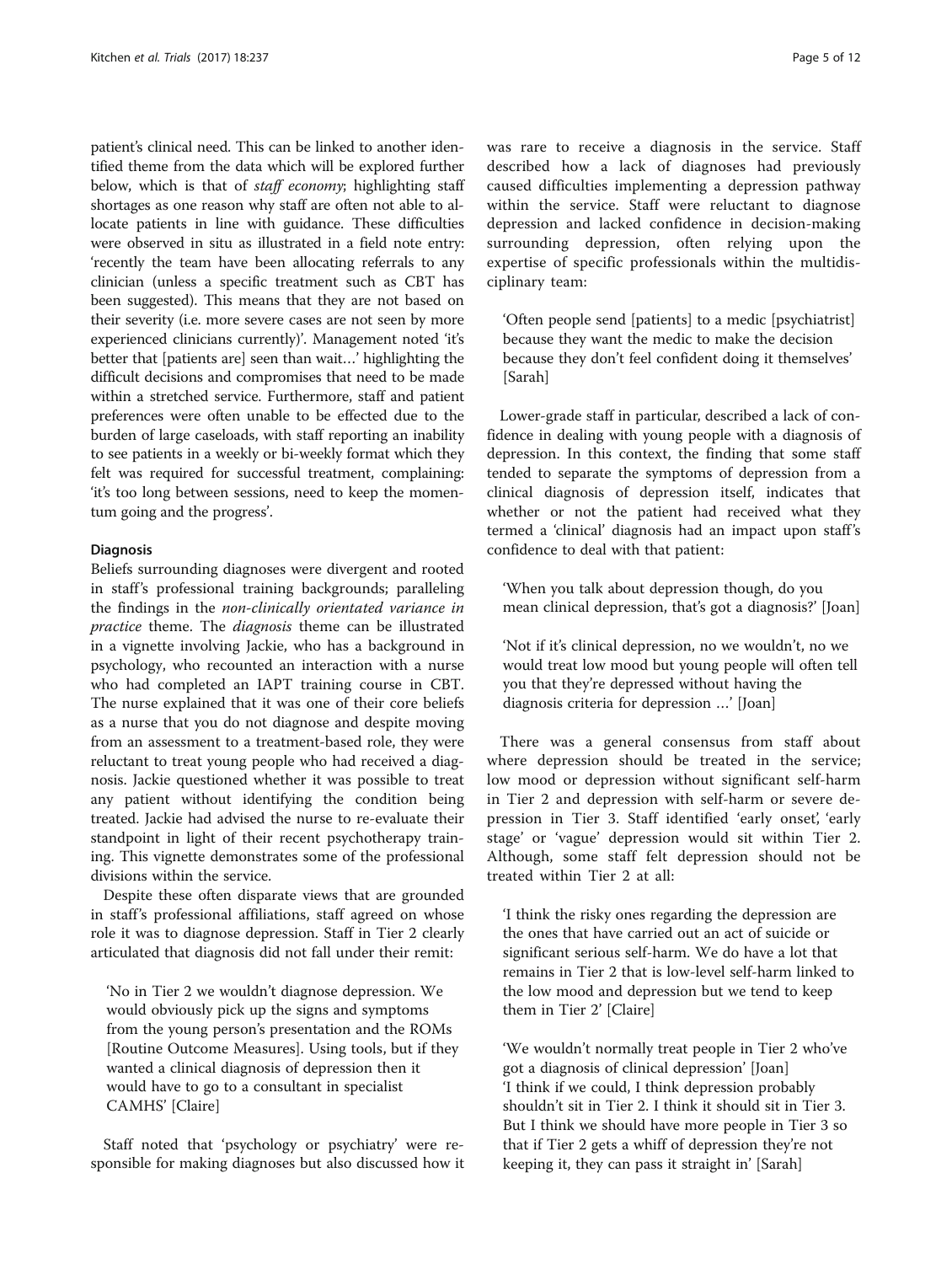Staff suggested that depression would be better placed within Tier 3 and cited that a barrier to this was a lack of staff capacity to provide treatment within Tier 3. This parallels the findings in the staff economy theme that will be discussed later.

Treating young people who had received a clinical diagnosis of depression could also be stress-inducing for staff:

'I have to say that I tend not to keep people who have [depression], particularly if they think they're depressed. Low mood I might keep them for a little while but I'd tend to pass them on. I'm quite risk averse really. And not being mental health trained…' [Joan]

'I think that by highlighting to people that what they are dealing with is depression then it might raise their anxieties a little bit' [Jackie]

In contrast, some staff felt more confident dealing with depression or self-harm within their roles in Tier 2. Joan commented that there were some members of the Tier 2 team who felt confident treating young people who had received a diagnosis of depression: 'there are some people who'd hold onto them [patients with a diagnosis] because that's their background'. Again, this highlights the importance of staff backgrounds. Concerns surrounding staff confidence were expressed at senior levels within the trust. For example, an email from the chief executive noted a lack of staff confidence when it comes to decisions about what information to communicate to the friends and families of patients who are receiving treatment in the trust.

Staff agreed that depression is rarely seen in isolation and often comes with myriad comorbidities. Audit data collected whilst onsite confirmed that 60% of patients experiencing low mood or depression had at least one comorbidity; however, these patients may not have received an official diagnosis.

# Capacity

There were two uniting aspects to this theme; time and psychological capacity. When planning a future pragmatic trial in this service, we wanted to train existing staff to provide the BA intervention. As such, we were interested to explore staff perceptions towards the different types of training that were currently on offer to the team in order to evaluate how the BA training may fit into this context.

# Psychological capacity

Psychological capacity was the time or 'headspace' to mentally consider the training opportunity or incorporate the learning from training courses into practice. When Judy was asked what would influence staff to take up training opportunities, she responded: 'headspace and capacity I would say is probably one of the main things'. One member of staff used the term headspace to describe their thoughts whilst considering taking part in training:

'Possibly staff uptake as well. I do think they would really want to do it and find it helpful but it's gunna be the way that they are approached really because, headspace. If you catch someone on a difficult day and they're back to back with clients they might not have room in their head to think about something else but if it's done kind of obviously on a convenient day and just kind of putting it to them in the right way' [Leanne]

Staff thus introduced the concept of headspace spontaneously without prompts from the research team. In this context, this shared terminology was used to describe the need for more thinking space. However, headspace is less readily defined than time, as it appeared to mean different things to different people. Claire described a similar concept whereby staff required time to incorporate learning from training into practice:

'From my experience it's about support and I think that if … you give that person the time, the opportunity to not only do the training but them to put it into practice and they get the outcomes and feel much better about it. There's lots of times where people have gone and asked for training, gone off and done the training and come back and not done anything with it'

'I think given the pressures on the service, the demand of the referrals that are coming in. It's not always easy to put things into practice'

The team described how they had implemented processes to overcome the difficulties with lack of headspace by asking each member of staff who attends training to feed back the learning outcomes to the rest of the team.

# Time

Staff found it difficult to find the time to attend training events. Despite this, they were keen to explore the possibility of new alternative treatment approaches, especially those that did not involve lengthy training, which can be best illustrated in the following quotes:

'I think there is always kind of room for more treatments and things. Particularly with it being so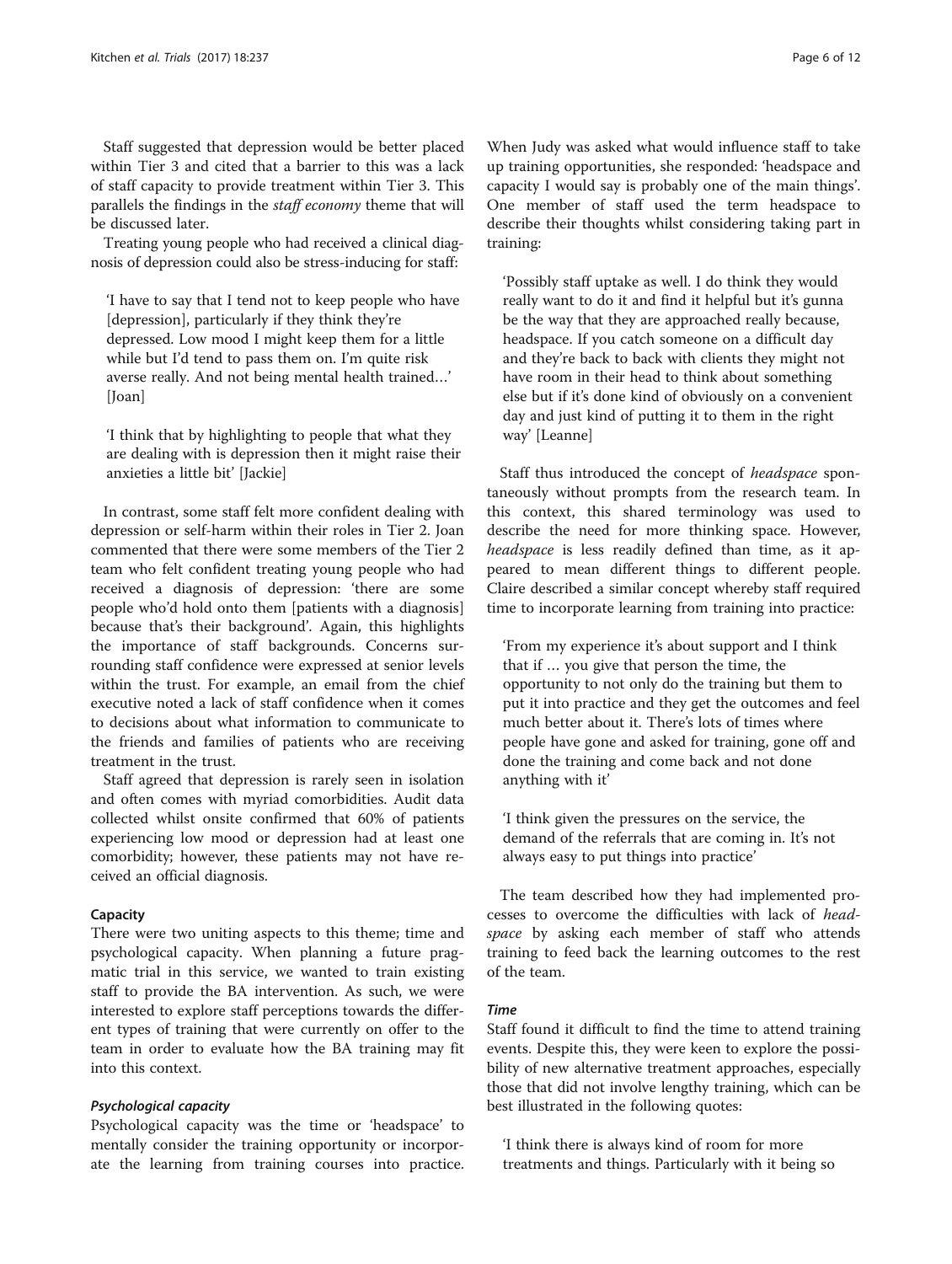easy to kind of train in, so obviously just five days which is a lot easier to squeeze into someone's diary than doing a diploma for a year or something' [Leanne]

'I suppose fitting in the kind of time to do it in their diary. I know it is only five days but with clinicians being booked up quite far in advance it will have to be kind of planned quite early on I think' [Leanne] 'There is quite a lot of training around but it's having the time to do it often' [Joan]

This cost-benefit analysis by staff led them to make an assessment of their capacity to partake in training, highlighting the significant crossover between the theme of capacity and that of staff economy. Staff referred to the 'burden' of training and noted the competing commitments that they had to balance in their everyday practice. The role of the manager was highlighted as central to alleviating these pressures which can be illustrated in the following example:

'My concerns are that the staff are overwhelmed and busy and doing all sorts of other things and I'm hoping that the managers have remembered that they are doing this BA training and that they've left time and space for it…' [Jackie]

# Staff economy

This theme was central to the other themes identified (see Fig. 1) and mediated many barriers to trial implementation.

During the period of observation, new working hours were implemented to cover 8 am until 8 pm Monday to



Thursday and improve weekend provision. The impact of this change was felt immediately by the ethnographer who noted the lack of staff present onsite due to the new rota and the vacant atmosphere it created. Practical issues with the new working hours were cited: 'there are also fewer opportunities to see colleagues for case discussions due to longer hours and thinner spread of staff'. Various strategies were observed to overcome these difficulties such as improving staff planning, ensuring that lower-grade staff are utilised for less specialist tasks, introducing more locality-based working to improve efficiency and ensuring that new appointments fill the skills gaps identified within the teams. It was acknowledged that many of these changes were beyond the control of staff themselves and they were encouraged to focus upon their clinical practice:

'[A] lot is outside our control such as staffing budgets but to remain focussed on what we can control – in the sessions with our clients to be the most effective clinicians we can be' [Minutes of Meeting]

Staff shortages (i.e. 'major staffing difficulties reported') were evident within the team, which were combined with an increase in the number of patients requiring treatment. This was verified in official documents gathered whilst onsite; for example, the minutes of a psychology meeting stated 'from January psychology staff will be thin on the ground for at least 12 months' and 'direct activity has increased'. Again this was echoed during staff interviews:

'At the moment, the staffing is quite difficult and the numbers are quite difficult' [Joan]

'With staff numbers kind of becoming reduced over the previous year and going forward because we do have staff members leaving. Staff members reducing to kind of part-time hours when they've previously been full-time' [Leanne]

It was further demonstrated in the minutes of a team meeting that 'the group acknowledged it's hard to say "no" to additional work requests despite no capacity'. This illustrates the links between the *staff economy* and capacity themes. Some staff members specified that these shortages were particularly pertinent in the middle job-grade bandings. On the contrary, other team members believed the number of staff was adequate to meet the service need but highlighted that the gap was actually in the staff capacity to provide treatment due to staff taking on other commitments. Staff articulated how there has been a change in the profile of the cases that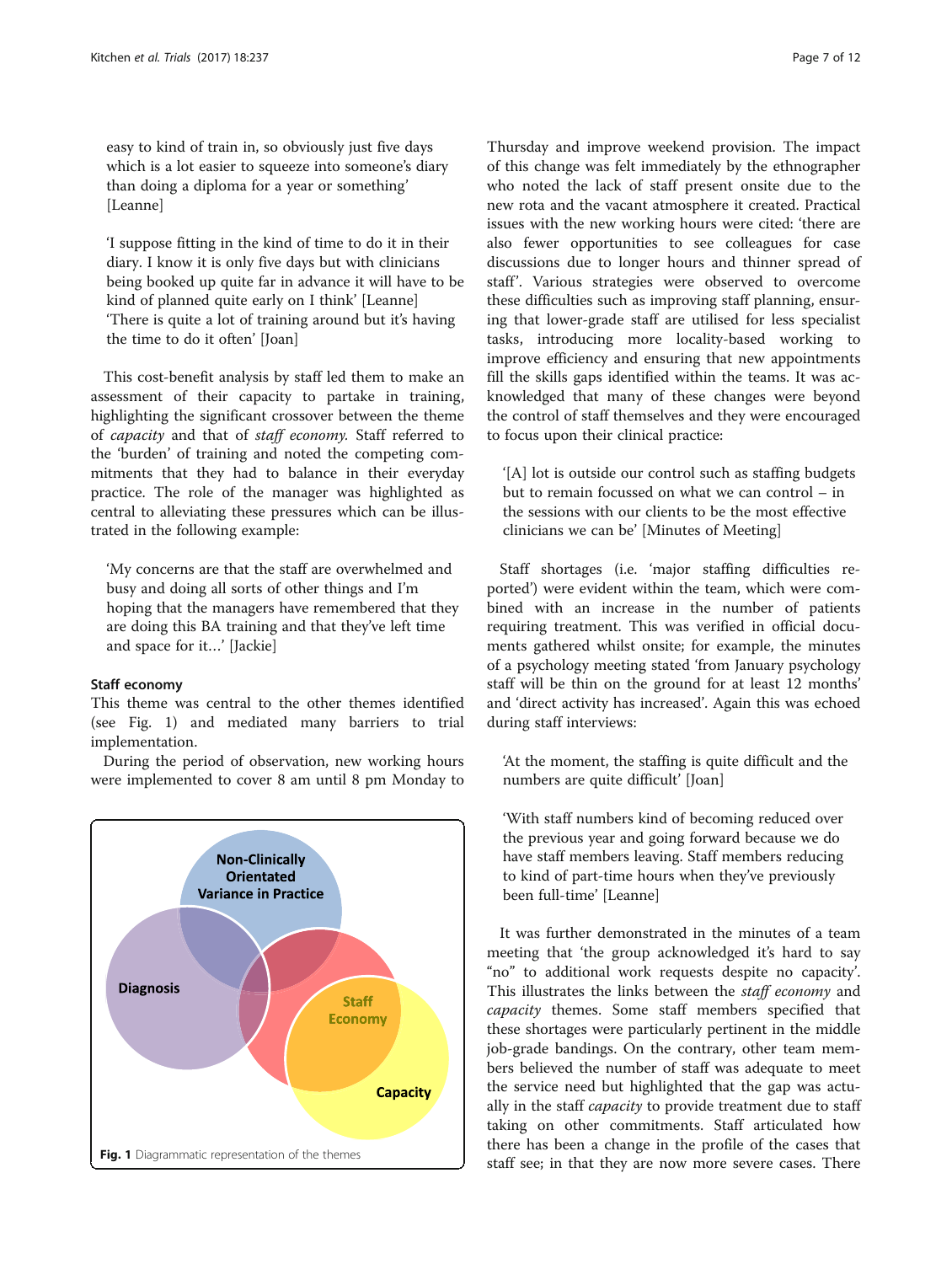was a belief that the increased pressures were of a transitory nature and were not permanent with short-term measures often being mentioned: 'We have got big caseloads at the moment that we don't normally have'. Despite the enduring theme of staff shortages, during the period of observation there were new staff appointments made.

As in the *capacity* theme, research was felt to be another competing responsibility, along with things like training, which was a source of concern for staff:

'I guess the only issue [with a trial running in the service] … would be, is if it feels like people are getting taken out of the team again. So if there's any, where people were "oh I can't do this or I can't do that", people will resent that' [Sarah]

The value of research was weighed up against the time that staff had available in a stretched service: 'I guess it's how you sell it, it's how much time commitment it involves for people. If it's not too time-consuming then people are ok with it'. Staff suggested that training should be booked well in advance into clinicians' diaries and could best be delivered over several weeks rather than being condensed into one week:

'Just because of the pressures, I have to admit the workers within our team have got a conscience so actually if they gunna be out of the building four days they know that actually when they come back they've either got four days of referrals to look at, four days of telephone calls to ring back, four days of appointments to either cancel or rearrange so actually if we do it in blocks of two, two days here and then in a couple of weeks, two days here or one day or whatever … least that would be split nicely in the diaries so they don't feel that it's a huge pressure taken out' [Claire]

When Judy was asked to foresee any difficulties with the proposed research project she responded 'staff, staffing. The staff to do it'. Staff mentioned the need for support with research projects and highlighted that it was the manager's role to 'stop that merry-go-round from going, to actually implement that group because it will be a positive longer term'. Others suggested fostering communication between researchers and managers.

As mentioned earlier, there was a notable interaction between staff economy and non-clinically orientated variance in practice. Staff felt that they were not able to 'see kids quick enough'. Meeting minutes demonstrate high numbers of calls from 'concerned parents' who noted waiting times and altered appointments being the

main issues of concern. In contrast, the team also received many 'thank you' messages and positive feedback with Sarah believing that once patients are being treated they are 'getting a good deal'.

# Implications for the trial design

The results from the four themes identified in the ethnography directly informed the protocol of the planned depression trial (see Table [4](#page-8-0)). The multifaceted and interlinking themes that were identified from the complex setting has led to the impact upon the trial protocol being equally complex. In an attempt to simplify these implications, they have been presented in tabular form and will be discussed in further detail in the 'Discussion' section.

# **Discussion**

This study presents a novel approach to sequencing mixed-methods to inform the design of a RCT in a complex clinical setting. We discuss the implications of the findings for the trial design, as well as the strengths and limitations of this study and methodological approach.

# Implications for the trial design

Staff demonstrated a good working knowledge of the NICE guidelines, which is in contrast to previous research that found a lack of awareness of, and poor familiarity with, clinical practice guidelines amongst physicians [\[15](#page-11-0)]. However, there were barriers observed to implementing this guidance in practice which need to be considered in a pragmatic trial.

When designing a RCT, an important factor to consider is the way that patients will be allocated to each treatment option. Randomisation is a process to allocate patients in a way that avoids bias and preserves the internal validity of the study [[16](#page-11-0)]. Due to the small size of the planned trial, it was desirable to achieve roughly equal numbers in each treatment group so a blocked randomisation method had been proposed. Stratification within randomisation is an additional control that can be used when we assume that a variable is a very important predictor of outcome [\[16](#page-11-0)]. Stratification ensures there are equal proportions of the variable within each treatment arm. As equal distribution of these variables could not be assumed, due to the observed differences between staff across the two Tiers, the randomisation process could incorporate stratification according to Tier. Another way to attempt to control for influences arising from a complex setting is by the use of a control arm. In a RCT, patients are assigned to either a novel or a control treatment and both groups are followed to compare outcomes from each treatment approach. Understanding the disparities in patient management was useful in selecting an appropriate control arm for the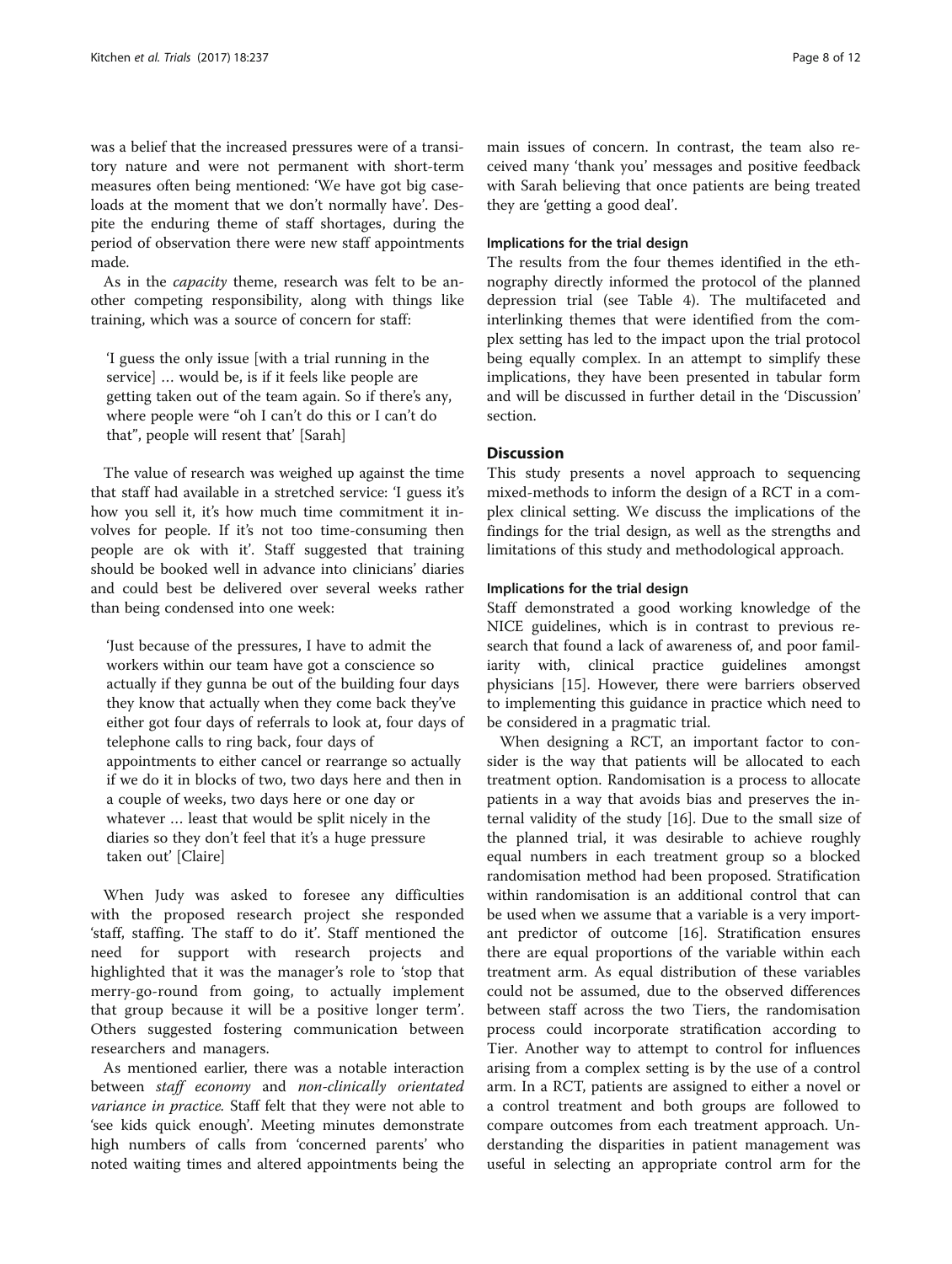<span id="page-8-0"></span>

| Theme                                                                                                              | Evidence                             | Implication for planned trial                                                                      |                                  |                                                                                            |
|--------------------------------------------------------------------------------------------------------------------|--------------------------------------|----------------------------------------------------------------------------------------------------|----------------------------------|--------------------------------------------------------------------------------------------|
| Non-clinically orientated variation in practice                                                                    | Differing staff backgrounds          | Selection of an appropriate control arm                                                            | Stratified Randomisation by Tier | Recruitment of a variety of staff from                                                     |
| and diagnosis                                                                                                      | Differing staff training experiences |                                                                                                    |                                  | both Tier 2 and Tier 3                                                                     |
| Staff economy                                                                                                      | Staff turnover/job role fluidity     | Recruitment of excess staff                                                                        |                                  |                                                                                            |
| Non-clinically orientated variation in practice, Lack of staff capacity/staff stress<br>staff economy and capacity |                                      | weeks and planned several months in<br>Five days of training split over several<br>advance         | Self-selected sample             |                                                                                            |
| Capacity                                                                                                           | Feedback from training to team       |                                                                                                    |                                  | Cluster randomisation to reduce                                                            |
| Non-clinically orientated variation in practice Informal staff supervision                                         |                                      |                                                                                                    |                                  | treatment contamination                                                                    |
|                                                                                                                    |                                      | Informal learning of therapeutic skills Group supervision to facilitate learning                   |                                  |                                                                                            |
| Capacity                                                                                                           | Headspace                            |                                                                                                    |                                  | weeks and planned several months in<br>Five days of training split over several<br>advance |
| Diagnosis                                                                                                          | Lack of staff confidence             | Use of a structured interview tool to                                                              |                                  |                                                                                            |
|                                                                                                                    | Lack of diagnoses                    | provide a DSM diagnosis by research team                                                           |                                  |                                                                                            |
| Non-clinically orientated variation in practice<br>and staff economy                                               | Speed of patient treatment           | Reduce treatment delay and recruitment speed by<br>adding additional study sites                   |                                  |                                                                                            |
| Diagnosis                                                                                                          | Comorbidities                        | Participant inclusion criteria to include comorbidities                                            |                                  |                                                                                            |
| Diagnosis and staff economy                                                                                        | Depression treated in both Tiers     | Recruitment across Tier 2 and Tier 3                                                               |                                  | Stratified randomisation by Tier                                                           |
| Non-clinically orientated variation in practice                                                                    | Staff treatment preferences          | in qualitative interviews with staff and patients<br>Perceptions regarding delivery to be explored |                                  |                                                                                            |
| Staff economy and capacity                                                                                         | Staff and patient management         | Attendance at regular management meeting                                                           |                                  | Informed recruitment strategy                                                              |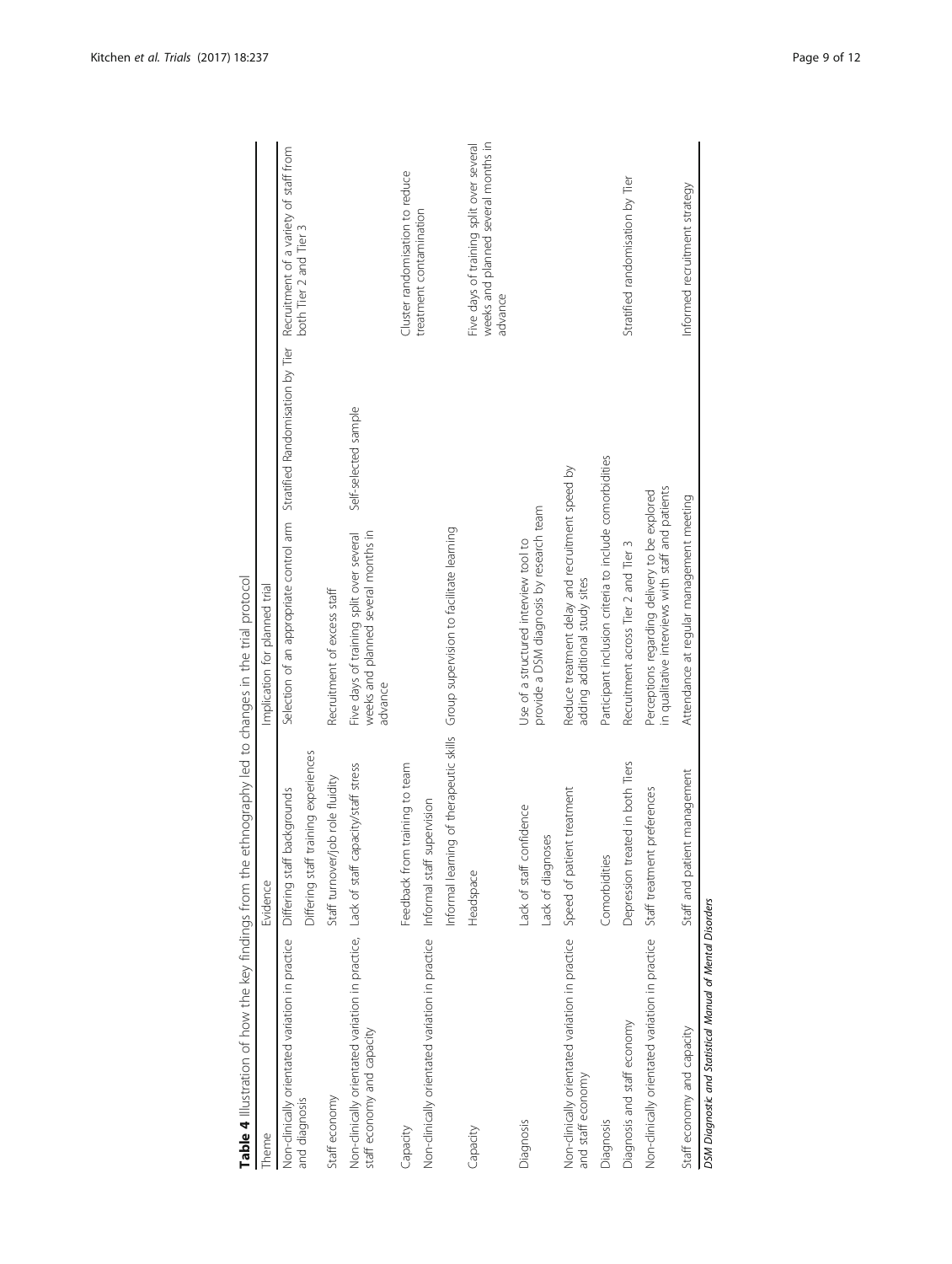planned trial; ensuring that it would also be meaningful in clinical practice. Therefore, 'usual care' was selected as a comparator condition to BA to account for the diversity in staff approaches to treatment. This was as an alternative to other options, such as a CBT control arm, which would not have been representative of the observed clinical practice. Another decision based upon the diversity of staff within the team is that a variety of staff will be recruited from across both Tier 2 and Tier 3 in order to explore which staff may be best suited to delivering the planned intervention. Ethnography has its roots in social anthropology where the common assumption is that all members of communities share cultural beliefs and practices [[3\]](#page-11-0). More recent commentators have speculated that in fact individual members of such groups may hold vastly different views, as highlighted in this study. In light of this, particular attention will be paid to recording staff's prior training experiences and professional backgrounds and exploring the impact of this on their treatment delivery during the qualitative interviews that will be embedded into the RCT. Correspondingly, research into the implementation of a stepped-care model in primary care found that differing staff views of depression and depression care within a multidisciplinary team combined with a lack of resources hindered the rapid introduction of the model [[17](#page-11-0)]. This mirrors the interaction and overlap between the diagnosis and staff economy themes and the importance of staff preferences in psychotherapy. Therefore, the feasibility and acceptability of the novel treatment in this context will also be explored during qualitative interviews with staff involved in the trial.

Recruitment of eligible participants is a central focus of any trial. The finding in the *diagnosis* theme that well over half of the young people attending the service with low mood or depression had at least one comorbidity informed the participant inclusion criteria to include comorbidities. This serves to increase the pool of potential participants available for recruitment. When including patients in a depression trial, there is a need to gather accurate standardised information relating to their depression status. While many psychotherapy trials rely upon official diagnoses, our results suggest that a more pragmatic choice would be to work outside of a diagnostic framework; however, this needs to be considered against the detrimental impact that this could have upon the quality of the trial. Patients who did receive diagnoses were only found in Tier 3 which would present practical problems for recruiting eligible patients from Tier 2. If Tier 2 patients needed to be referred to Tier 3 for a diagnosis this could lead to treatment delay, compounding the delays already present in the service due to staff economy measures. Despite the lack of diagnoses provided in the service representing a practical barrier to research recruitment, this could be overcome by allocating additional resources.

Therefore, the research team will use a structured interview to provide Diagnostic and Statistical Manual of Mental Disorders diagnostic criteria. This will ensure that the data collected are of good quality and comparable to other international psychotherapy trials.

Recruitment and retention of staff to trials is another important consideration. During this period of austerity, CAMHS has had to function in an environment where demand frequently exceeds capacity. Our findings highlight these economic restrictions as central to the other themes that have emerged. Previous research has highlighted that when extensive health system restructuring occurs at the same time as a clinical intervention it can lead to uncertainty and a high rate of staff turnover [\[17\]](#page-11-0). This may translate to reduced or slower recruitment rates and would cause particular difficulties recruiting and retaining staff who have been trained to deliver trial-based interventions. Recruitment of a greater number of staff than required reduces the individual burden of research and helps to maintain patient recruitment and treatment in the event of staff dropout. The addition of further study sites would allow access to a greater pool of staff to help to account for these observed difficulties, and may improve the patient recruitment rate and speed of recruitment in the trial. Further to this, the *capacity* and *staff econ*omy themes illustrated practical steps that could be taken to ease the burden of training upon staff members. The five days of BA training will be split over several weeks that will be planned several months in advance in order to ease time pressures and incorporate headspace.

In psychotherapy trials, in order to ensure fidelity to the therapeutic approach, supervision is an important factor. The provision of appropriate supervision may fulfil the need for staff to have headspace in order to facilitate learning in this context. Learning therapeutic skills second hand, as demonstrated in the non-clinically orientated variation in practice, has significant implications for a therapeutic trial. In keeping with this group learning mechanism, group supervision was selected rather than individual supervision. Crucially, the informal supervision, feedback and learning that take place within the team may lead to therapeutic contamination. This suggests that cluster randomisation by site rather than individual randomisation may be best suited to address this limitation and this approach would be possible when there is more than one study site. The *staff* economy and capacity themes indicate that close working with team managers is vital to provide forewarning of issues that may impact upon the running of the study, as such regular management meetings will be planned into the protocol of the trial.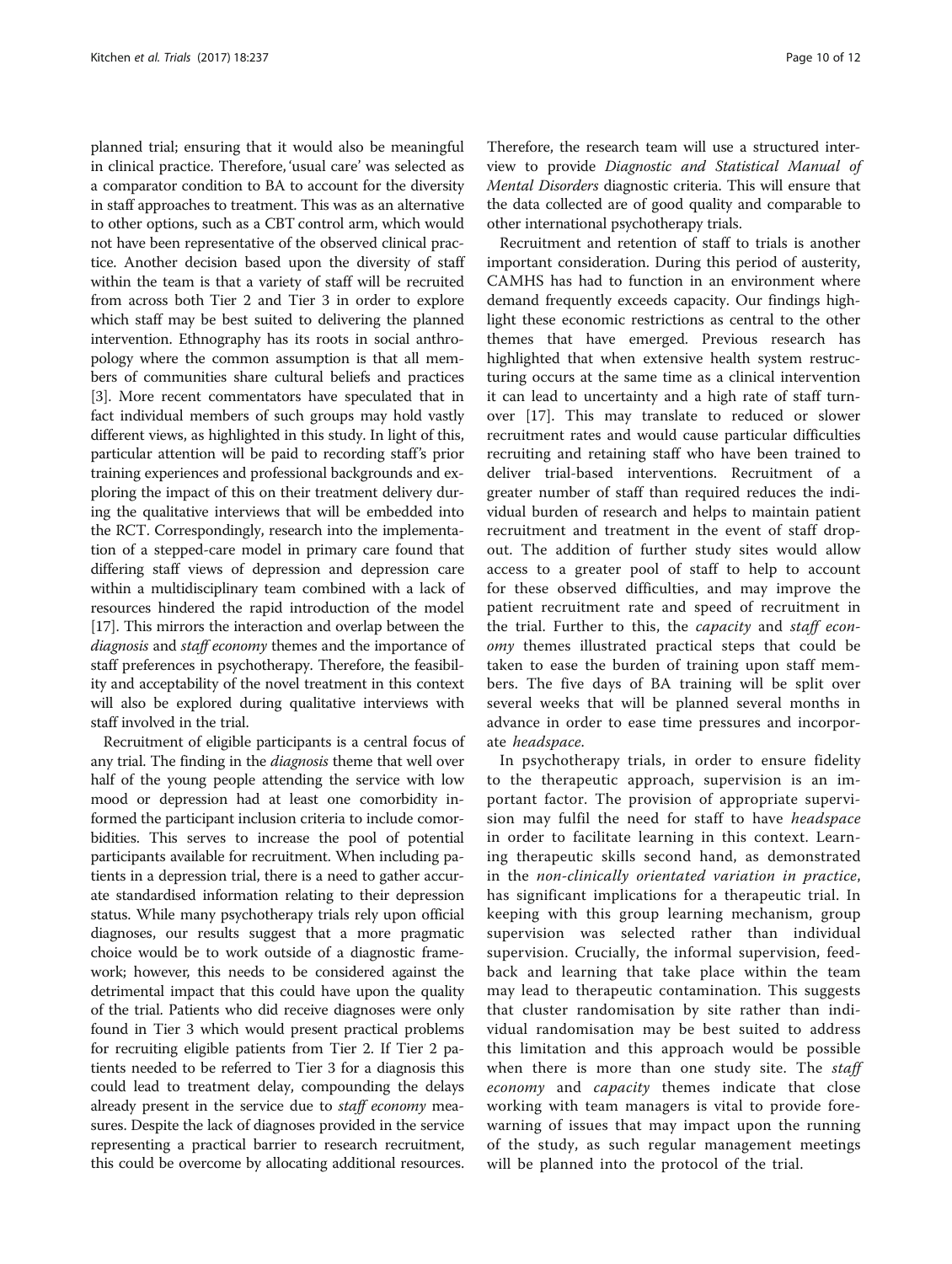# Methodological observations

The novel 'blended' approach to data analysis attempted to reconcile an ethnographic methodology with a focused approach. The use of a second coder would not be possible in a traditional, longitudinal ethnography grounded in participant observation where the knowledge and interpretation of the ethnographer has been honed through immersion in the field over many months or years. As such, a second coder would not have the capacity to assist in data analysis. In contrast, this focussed ethnography was heavily reliant upon interview transcripts, offering the opportunity for the analysis to utilise a second coder to verify the resulting themes and interpretations. An approach using multiple coders marries well in a trials context where research teams are the norm, rather than lone researchers. The very different epistemic traditions between clinical research centres (such as trials units) and anthropology have been noted previously and in blending these approaches researchers can encounter difficulties [\[18](#page-11-0)]. This study represents the challenges of working at the interface of social sciences and trials and has added to the academic literature about focused ethnographic fieldwork in clinical settings.

Our data emphasise previous arguments stressing the importance of strategies to address local problems when designing RCTs [\[19](#page-11-0)]. Many trials rely upon a limited number of site visits to provide sufficient information to inform their trial protocol and the findings from this study illustrate that the breadth and depth of information required could not have been obtained using solely site visits. In contrast, this particular approach to sequencing mixed methods has allowed the research team to anticipate potential pitfalls in a future trial through the more in-depth, longitudinal assessment of the study site. A focused ethnography, therefore, may be an important addition to a trialist's toolbox at a developmental stage of a mixed-methods project to inform trial design.

# Strengths and limitations

As with any qualitative methodology, the results cannot be assumed to be generalisable to other CAMHS teams. Generalisability is never the aim of any ethnography, although the findings are generalisable in the sense of determining whether ethnographic enquiry can successfully guide RCT design. This approach could be translated to many different settings and could be used in multicentre trials to illuminate local differences between study sites. The strength of this qualitative approach was that it allowed the complex nature of the individual CAMHS site to be characterised and utilised to inform the trial design. An ethnography allowed staff knowledge to be meaningfully contextualised and to consider personal, interpersonal, managerial and societal influences on behaviour. The focused nature of the ethnography

may have precluded additional useful data being included in the analysis. The needs of service-users were not incorporated in this study, instead they were addressed with patient and public input following this study. In the early stages of protocol development, any input from young people may have been inappropriate or misguided until the provisional study design was in place.

# Conclusions

We have reflected upon the use of a focused ethnography in a complex setting which has enabled the team to allocate trial resources effectively. We found barriers and facilitators for the implementation of a trial; at individual, group and organisational levels. Despite the opposing epistemic traditions, the findings of this study highlight the importance and utility of ethnography in the pre-design stage of a RCT. The result is a trial that is able to respond to, and can be readily implemented in, a 'real-world' clinical setting.

#### Abbreviations

CAMHS: Child and Adolescent Mental Health Services; CBT: Cognitive Behavioural Therapy; IAPT: Improving Access to Psychological Therapies; NICE: National Institute of Clinical Excellence; RCT: Randomised Controlled Trial

# Acknowledgements

The authors thank staff at the CAMHS team for their assistance during this study. The lead author also thanks the Qualitative Health Research Writing Group for their support.

# Funding

CEWK is supported by a National Health Service Studentship. PAT receives funding for his academic time via an NIHR Career Development Fellowship.

## Availability of data and materials

Not applicable.

# Authors' contributions

CEWK conceived of the study, carried out data collection (as the ethnographer), led the data analysis and drafted the manuscript. PRW assisted in the design of the study, acted as a second coder for the data analysis and reviewed the manuscript. SL reviewed the analysis and assisted with drafting the manuscript. PAT, LH and DE assisted in the design of the study and revised the manuscript. All authors read and approved the final manuscript.

# Authors' information

Not applicable.

# Competing interests

The authors declare that they have no competing interests.

# Consent for publication

All participants understood that their data would be used for research purposes and those involved in the interviews agreed to their anonymised quotes being published verbatim.

#### Ethics approval and consent to participate

All staff received an Information Sheet and had the opportunity to 'opt out' if they did not wish to be observed and/or interviewed. One team member opted out of the observation on the final day of data collection, which did not restrict data collection, as they were not present during any observations. Ethical approval for this study was provided by the Durham University School of Medicine, Pharmacy and Health Ethics Sub-Committee (ESC2/2014/06) and the study was registered with the local NHS Trust Assurance and Registration Steering Group Committee.